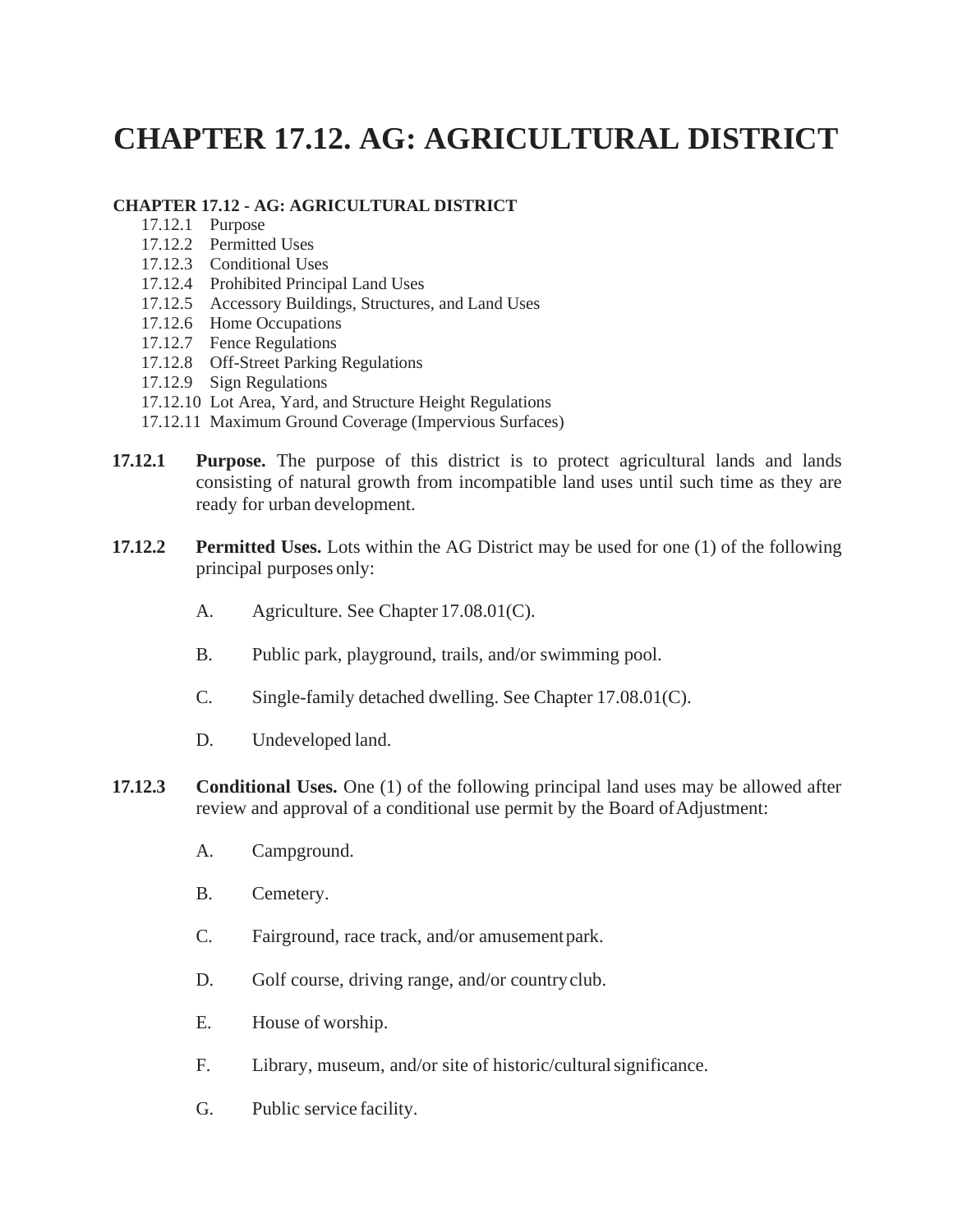- H. Public utility facility.
- I. Stable.
- J. Vacation rental by owner (VRBO) in conformance with Chapter 17.68.13.
- K. Veterinary clinic, large animal.
- L. Wireless telecommunications facilities in conformance with Chapter 17.68.12.
- **17.12.4 Prohibited Principal Land Uses.** Unless authorized pursuant to Chapter  $17.08.01(A)(1)(a)$ , all other principal land uses which are not specifically listed above as either a Permitted or Conditional Use shall be prohibited in the AGDistrict.
- **17.12.5 Accessory Buildings, Structures, and Land Uses.** Accessory buildings, structures, and land uses within the AG District shall be regulated in conformance with the provisions of Chapter 17.68.01.
- **17.12.6 Home Occupations.** Home occupations within the AG District shall be regulated in conformance with the provisions of Chapter17.68.03.
- **17.12.7 Fence Regulations.** Fences within the AG District shall be regulated in conformance with the provisions of Chapter 17.68.02.
- **17.12.8 Off-Street Parking Regulations.** Off-street parking within the AG District shall be regulated in conformance with the provisions of Chapter 17.68.09.
- **17.12.9 Sign Regulations.** Signs within the AG District shall be regulated in conformance with the provisions of Chapter 17.68.08.
- **17.12.10 Lot Area, Yard, and Structure Height Regulations.** The maximum principal building or structure height, minimum lot area, minimum lot width, and setback requirements within the AG District shall be as follows:

## **17.12.11**

|             | <b>Minimum</b> | <b>Minimum</b> | <b>Front</b>   | <b>Side</b>    | Rear           | <b>Maximum</b>   |
|-------------|----------------|----------------|----------------|----------------|----------------|------------------|
|             | Lot            | Lot            | Yard           | Yard           | Yard           | <b>Structure</b> |
|             | <b>Area</b>    | Width          | <b>Setback</b> | <b>Setback</b> | <b>Setback</b> | Height           |
| All         | 1 acre         | 150 ft.        | 75 ft.         | 30 ft.         | 50 ft.         | 35 ft.           |
| <b>uses</b> | see $#1$       | see $#1$       | see $#1$       | see $#1$       | see $#1$       | see #1           |

A. General Requirements: